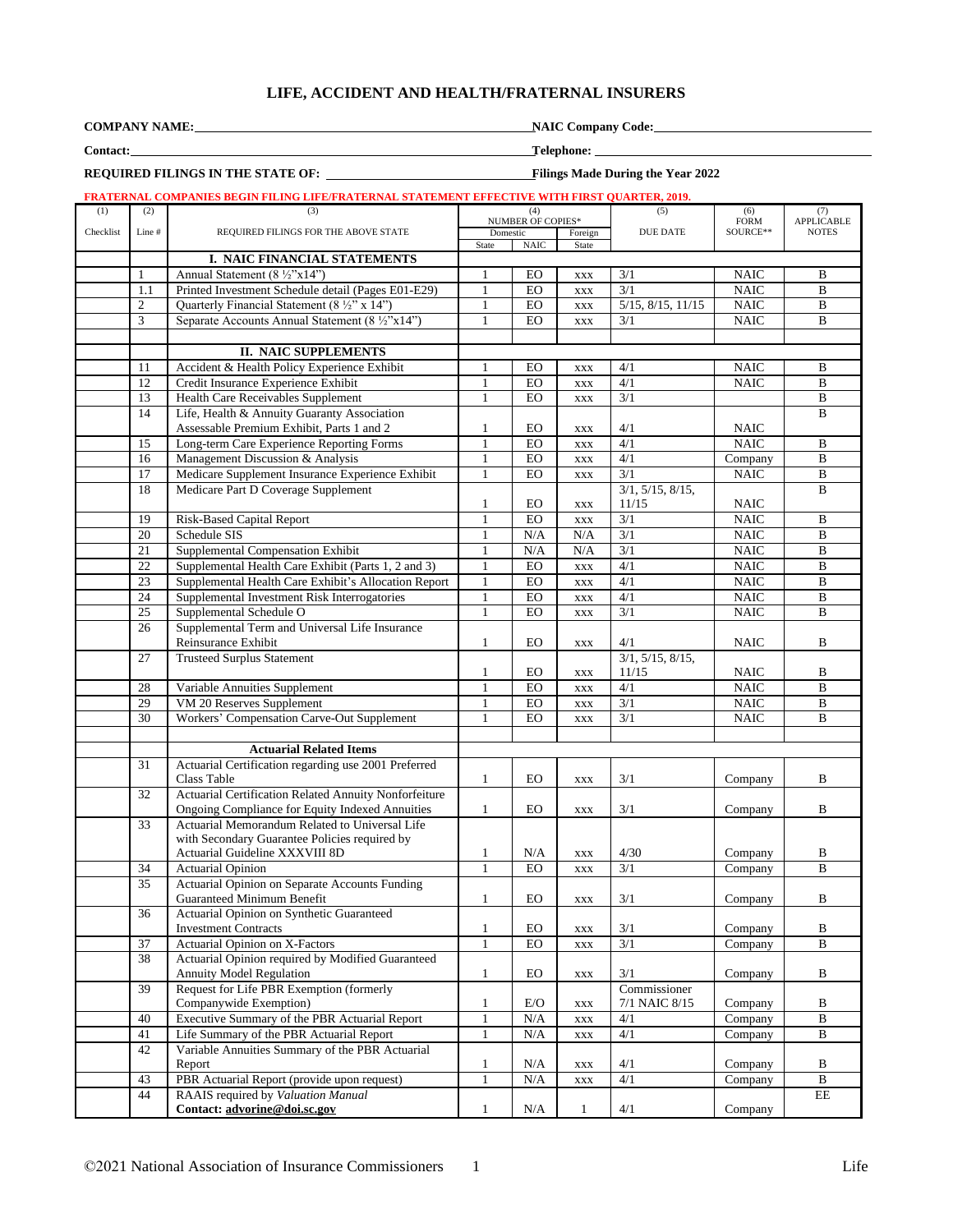| (1)       | (2)                                                        | (3)                                                      | (4)                      |                  | (5)              | (6)                 | (7)          |                         |
|-----------|------------------------------------------------------------|----------------------------------------------------------|--------------------------|------------------|------------------|---------------------|--------------|-------------------------|
|           |                                                            |                                                          | <b>NUMBER OF COPIES*</b> |                  |                  | <b>FORM</b>         | APPLICABLE   |                         |
| Checklist | Line #                                                     | REQUIRED FILINGS FOR THE ABOVE STATE                     | Domestic<br>Foreign      |                  | <b>DUE DATE</b>  | SOURCE**            | <b>NOTES</b> |                         |
|           | 45                                                         |                                                          | State                    | <b>NAIC</b>      | State            |                     |              |                         |
|           |                                                            | Reasonableness & Consistency of Assumptions              |                          |                  |                  | 3/1, 5/15, 8/15,    |              |                         |
|           |                                                            | Certification required by Actuarial Guideline XXXV       | 1                        | EO               | <b>XXX</b>       | 11/15               | Company      | B                       |
|           | Reasonableness of Assumptions Certification required<br>46 |                                                          |                          |                  |                  | 3/1, 5/15, 8/15,    |              |                         |
|           |                                                            | by Actuarial Guideline XXXV                              | $\mathbf{1}$             | EO               | <b>XXX</b>       | 11/15               | Company      | B                       |
|           | 47                                                         | Reasonableness & Consistency of Assumptions              |                          |                  |                  |                     |              |                         |
|           |                                                            | Certification required by Actuarial Guideline XXXVI      |                          |                  |                  | 3/1, 5/15, 8/15,    |              |                         |
|           |                                                            | (Updated Average Market Value)                           | 1                        | EO               | $\mathbf{XXX}$   | 11/15               | Company      | B                       |
|           | 48                                                         | Reasonableness & Consistency of Assumptions              |                          |                  |                  |                     |              |                         |
|           |                                                            | Certification required by Actuarial Guideline XXXVI      |                          |                  |                  | $3/1, 5/15, 8/15$ , |              |                         |
|           |                                                            | (Updated Market Value)                                   | 1                        | EO               | <b>XXX</b>       | 11/15               | Company      | B                       |
|           | 49                                                         | Reasonableness of Assumptions Certification for          |                          |                  |                  |                     |              |                         |
|           |                                                            | Implied Guaranteed Rate Method required by               |                          |                  |                  | 3/1, 5/15, 8/15,    |              |                         |
|           |                                                            | Actuarial Guideline XXXVI                                | 1                        | EO               | <b>XXX</b>       | 11/15               | Company      | B                       |
|           | 50                                                         | RBC Certification required under C-3 Phase I             | $\mathbf{1}$             | EO               | $\mathbf{XXX}$   | 3/1                 | Company      | $\overline{B}$          |
|           | 51                                                         | RBC Certification required under C-3 Phase II            | 1                        | EO               | <b>XXX</b>       | 3/1                 | Company      | B                       |
|           | 52                                                         | Statement on non-guaranteed elements - Exhibit 5 Int.    |                          |                  |                  |                     |              |                         |
|           |                                                            | #3                                                       | $\mathbf{1}$             | EO               |                  | 3/1                 | Company      | B                       |
|           |                                                            |                                                          |                          |                  | XXX              |                     |              |                         |
|           | 53                                                         | Statement on par/non-par policies - Exhibit 5 Int. 1&2   | $\mathbf{1}$             | EO               | $\mathbf{XXX}$   | 3/1                 | Company      | B                       |
|           |                                                            |                                                          |                          |                  |                  |                     |              |                         |
|           |                                                            | III. ELECTRONIC FILING REQUIREMENTS                      |                          |                  |                  |                     |              |                         |
|           | 61                                                         | <b>Annual Statement Electronic Filing</b>                | <b>XXX</b>               | EO               | $\mathbf{XXX}$   | 3/1                 | <b>NAIC</b>  |                         |
|           | 62                                                         | March .PDF Filing                                        | <b>XXX</b>               | EO               | <b>XXX</b>       | 3/1                 | <b>NAIC</b>  |                         |
|           | 63                                                         | Risk-Based Capital Electronic Filing                     | $\mathbf{XXX}$           | EO               | N/A              | 3/1                 | <b>NAIC</b>  |                         |
|           | 64                                                         | Risk-Based Capital .PDF Filing                           | <b>XXX</b>               | <b>EO</b>        | $\rm N/A$        | 3/1                 | $\rm NAIC$   |                         |
|           | 65                                                         | Separate Accounts Electronic Filing                      | <b>XXX</b>               | EO               | <b>XXX</b>       | $\overline{3/1}$    | NAIC         |                         |
|           | 66                                                         | Separate Accounts .PDF Filing                            |                          | EO               |                  | 3/1                 | $\rm NAIC$   |                         |
|           |                                                            |                                                          | $\mathbf{XXX}$           | E <sub>O</sub>   | $\mathbf{XXX}$   | 4/1                 |              |                         |
|           | 67                                                         | Supplemental Electronic Filing                           | $\mathbf{XXX}$           |                  | <b>XXX</b>       |                     | NAIC         |                         |
|           | 68                                                         | Supplemental .PDF Filing                                 | $\mathbf{XXX}$           | EO               | <b>XXX</b>       | $\overline{4/1}$    | <b>NAIC</b>  |                         |
|           | 69                                                         | Quarterly Statement Electronic Filing                    | $\mathbf{XXX}$           | <b>EO</b>        | $\mathbf{XXX}$   | 5/15, 8/15, 11/15   | <b>NAIC</b>  |                         |
|           | 70                                                         | Quarterly .PDF Filing                                    | <b>XXX</b>               | <b>EO</b>        | <b>XXX</b>       | 5/15, 8/15, 11/15   | NAIC         |                         |
|           | 71                                                         | June .PDF Filing                                         | <b>XXX</b>               | EO               | <b>XXX</b>       | 6/1                 | <b>NAIC</b>  |                         |
|           |                                                            |                                                          |                          |                  |                  |                     |              |                         |
|           |                                                            | IV. AUDIT/INTERNAL                                       |                          |                  |                  |                     |              |                         |
|           |                                                            | <b>CONTROL RELATED REPORTS</b>                           |                          |                  |                  |                     |              |                         |
|           | 81                                                         | Accountants Letter of Qualifications                     | 1                        | EO               | N/A              | 6/1                 | Company      | $\mathbf T$             |
|           | 82                                                         | <b>Audited Financial Reports</b>                         | $\mathbf{1}$             | EO               | XXX              | 6/1                 | Company      | $\overline{U}$          |
|           | 83                                                         |                                                          | $\mathbf{1}$             | N/A              |                  | 3/1                 |              | $\overline{\mathbf{V}}$ |
|           |                                                            | Audited Financial Reports Exemption Affidavit            |                          |                  | N/A              |                     | Company      |                         |
|           | 84                                                         | <b>Communication of Internal Control Related Matters</b> |                          |                  |                  |                     |              |                         |
|           |                                                            | Noted in Audit                                           | $\mathbf{1}$             | EO               | N/A              | 8/1                 | Company      | W                       |
|           | 85                                                         | Independent CPA (change)                                 | $\mathbf{1}$             |                  |                  | Within 5            |              |                         |
|           |                                                            |                                                          |                          | N/A              | N/A              | business days       | Company      | X                       |
|           | 86                                                         | Management's Report of Internal Control Over             |                          |                  |                  |                     |              |                         |
|           |                                                            | <b>Financial Reporting</b>                               | 1                        | N/A              | N/A              | 8/1                 | Company      | Y                       |
|           | 87                                                         | Notification of Adverse Financial Condition              | $\mathbf{1}$             |                  |                  | Within 5            |              |                         |
|           |                                                            |                                                          |                          | N/A              | N/A              | business days       | Company      | Ζ                       |
|           | 88                                                         | Relief from the five-year rotation requirement for lead  |                          |                  |                  |                     |              |                         |
|           |                                                            | audit partner                                            | $\mathbf{1}$             | EO               | $\mathbf{1}$     | 3/1                 | Company      | BB                      |
|           | 89                                                         | Relief from the one-year cooling off period for          |                          |                  |                  |                     |              |                         |
|           |                                                            | independent CPA                                          | $\mathbf{1}$             | EO               | 1                | 3/1                 | Company      | DD                      |
|           | 90                                                         | Relief from the Requirements for Audit Committees        | $\mathbf{1}$             | <b>EO</b>        | $\mathbf{1}$     | 3/1                 | Company      | DD                      |
|           | 91                                                         | Request for Exemption to File Management's Report        |                          |                  |                  |                     |              |                         |
|           |                                                            |                                                          |                          |                  |                  |                     |              |                         |
|           |                                                            | of Internal Control Over Financial Reporting             | 1                        | N/A              | N/A              | 3/1                 | Company      |                         |
|           |                                                            |                                                          |                          |                  |                  |                     |              |                         |
|           |                                                            | <b>V. STATE REQUIRED FILINGS</b>                         |                          |                  |                  |                     |              |                         |
|           | 101                                                        | Certificate of Compliance of Advertising. See 25A        |                          |                  |                  |                     |              |                         |
|           |                                                            | S.C. Code Ann. Regulation 69-17, Section 17.             |                          |                  |                  |                     |              |                         |
|           |                                                            | (Insurers Writing A&H, Only) Email to                    |                          |                  |                  |                     |              |                         |
|           |                                                            | MarketReg@doi.sc.gov                                     | 1                        | $\boldsymbol{0}$ | $\mathbf{1}$     | 3/1                 | State        | 0                       |
|           | 102                                                        | Corporate Governance Annual Disclosure***                | $\mathbf{1}$             | $\overline{0}$   | $\overline{0}$   | 6/1                 | Company      |                         |
|           | 103                                                        | Filings Checklist (with Column 1 completed)              | $\mathbf{1}$             | $\boldsymbol{0}$ | $\boldsymbol{0}$ | 3/1                 | State        |                         |
|           | 104                                                        | Form B-Holding Company Registration Statement            | $\mathbf{1}$             | $\mathbf{0}$     | $\boldsymbol{0}$ | 3/1                 | State        |                         |
|           | 105                                                        | Form F-Enterprise Risk Report ****                       | $\mathbf{1}$             | $\overline{0}$   | $\boldsymbol{0}$ | 3/1                 | State        |                         |
|           | 106                                                        | <b>ORSA*****</b>                                         | $\mathbf{1}$             | $\mathbf{0}$     | $\boldsymbol{0}$ | 12/31               | Company      |                         |
|           |                                                            |                                                          |                          |                  |                  |                     |              |                         |
|           | 107                                                        | Premium Tax                                              | 1                        | $\mathbf{0}$     | 1                | 3/1                 | State        | P                       |
|           | 108                                                        | <b>State Filing Fees</b>                                 | $\mathbf{1}$             | $\boldsymbol{0}$ | $\mathbf{1}$     | 3/1                 | <b>State</b> | $\mathbb{R}$            |
|           | 109                                                        | Signed Jurat                                             | $\mathbf{1}$             | $\overline{0}$   | <b>XXX</b>       | 3/1                 | <b>NAIC</b>  | L                       |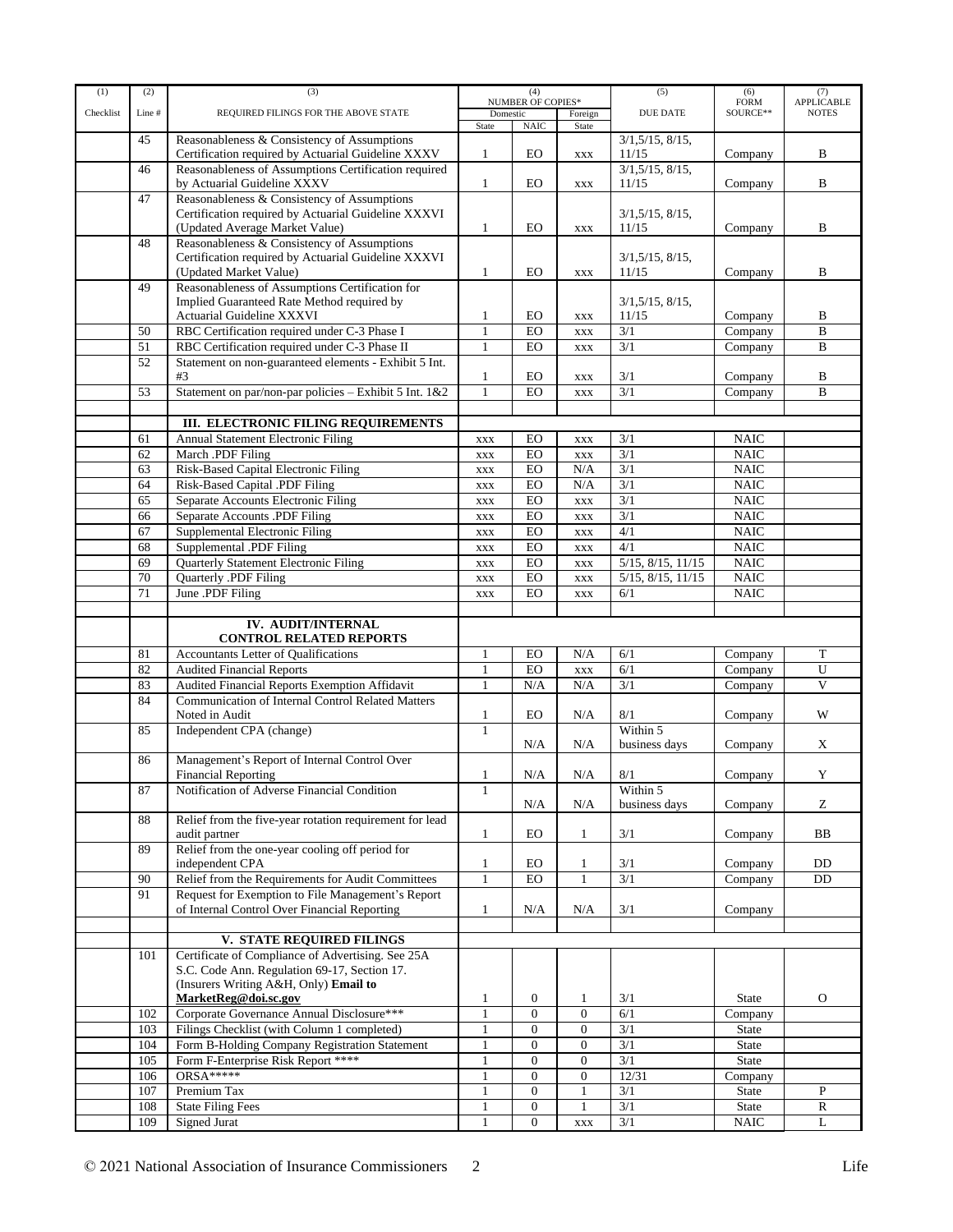| $^{(1)}$  | (2)   | (3)                                                | (4<br><b>NUMBER OF COPIES*</b><br>Foreign<br>Domestic |             | (5)                         | (6)<br><b>FORM</b> | <b>APPLICABLE</b> |  |
|-----------|-------|----------------------------------------------------|-------------------------------------------------------|-------------|-----------------------------|--------------------|-------------------|--|
| Checklist | Line# | REQUIRED FILINGS FOR THE ABOVE STATE               |                                                       |             | SOURCE**<br><b>DUE DATE</b> |                    | <b>NOTES</b>      |  |
|           |       |                                                    | <b>State</b>                                          | <b>NAIC</b> | State                       |                    |                   |  |
|           | 110   | SC Health Ins. Pool Assessment Base Reporting Form |                                                       |             |                             | 3/1                | State             |  |
|           |       | Contact: cynthia.matlack@bcbssc.com                |                                                       |             |                             |                    |                   |  |
|           | 111   | <b>Comprehensive Annual Analysis</b>               |                                                       |             |                             | 3/15               | <b>State</b>      |  |
|           | 112   | Comprehensive Quarterly Analysis                   |                                                       |             |                             | 6/1, 9/1, 12/1     | <b>State</b>      |  |
|           | 113   | <b>Information Security Program Compliance</b>     |                                                       |             |                             | 2/15               | <b>State</b>      |  |

\*If XXX appears in this column, this state does not require this filing, if hard copy is filed with the state of domicile and if the data is filed **electronically with the NAIC. If N/A appears in this column, the filing is required with the domiciliary state. EO (electronic only filing).**

**\*\*If Form Source is NAIC, the form should be obtained from the appropriate vendor.**

\*\*\*For those states that have adopted the NAIC Corporate Governance Annual Disclosure Model Act, an annual disclosure is required of all insurers or insurance groups by June 1. The Corporate Governance Annual Disclosure is a state filing only and should not be submitted by the company to the NAIC. Note however that this filing is intended to be submitted to the lead state if filed at the insurance group level. For more **information on lead states, see the following NAIC URL:** [http://www.naic.org/public\\_lead\\_state\\_report.htm](http://www.naic.org/public_lead_state_report.htm).

\*\*\*\*For those states that have adopted the NAIC updated Holding Company Model Act, a Form F filing is required annually by holding company groups. Consistent with the Form B filing requirements, the Form F is a state filing only and should not be submitted by the company to the NAIC. Note however that this filing is intended to be submitted to the lead state. For more information on lead states, see the following NAIC URL: [http://www.naic.org/public\\_lead\\_state\\_report.htm](http://www.naic.org/public_lead_state_report.htm)

\*\*\*\*\*For those states that have adopted the NAIC Risk Management and Own Risk and Solvency Assessment Model Act, a summary report is required annually by insurers and insurance groups above a specified premium threshold. The ORSA Summary Report is a state filing only and should not be submitted by the company to the NAIC. Note however that this filing is intended to be submitted to the lead state if filed at the **insurance group level. For more information on lead states, see the following NAIC URL:** [http://www.naic.org/public\\_lead\\_state\\_report.htm](http://www.naic.org/public_lead_state_report.htm)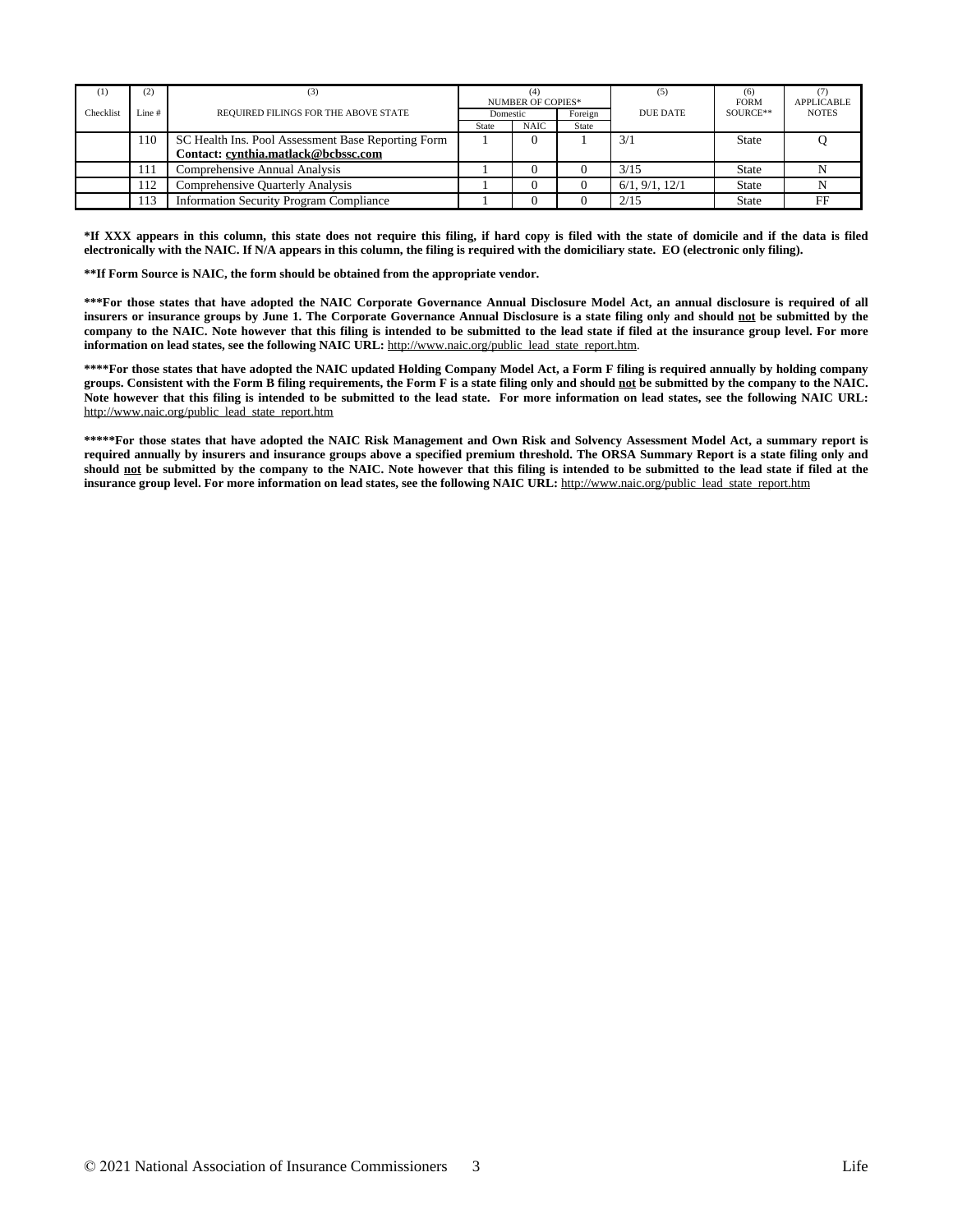|                | <b>NOTES AND</b><br><b>INSTRUCTIONS (A-K)</b><br><b>APPLY TO ALL FILINGS)</b> |                                                                                                                                                                                                                                                                                                                                                                                                                                                                                                                                                                                                                                                                                                                                                              |                                                                                                                             |  |
|----------------|-------------------------------------------------------------------------------|--------------------------------------------------------------------------------------------------------------------------------------------------------------------------------------------------------------------------------------------------------------------------------------------------------------------------------------------------------------------------------------------------------------------------------------------------------------------------------------------------------------------------------------------------------------------------------------------------------------------------------------------------------------------------------------------------------------------------------------------------------------|-----------------------------------------------------------------------------------------------------------------------------|--|
| A              | <b>Required Filings Contact</b><br>Person:                                    | <b>Chief Financial Analyst</b><br>Michael Shull<br>Financial Regulation & Solvency Division<br>mshull@doi.sc.gov<br>803-737-6221                                                                                                                                                                                                                                                                                                                                                                                                                                                                                                                                                                                                                             | Premium Tax Form Questions:<br>Sharon Waddell<br><b>Tax Manager</b><br>swaddell@doi.sc.gov<br>803-737-4910                  |  |
| $\, {\bf B}$   | Mailing Address:                                                              | Physical Address:<br>South Carolina Department of Insurance<br>1201 Main Street, Suite 1000<br>Columbia, SC 29201                                                                                                                                                                                                                                                                                                                                                                                                                                                                                                                                                                                                                                            | Mailing Address:<br>South Carolina Department of Insurance<br>Post Office Box 100105<br>Columbia, South Carolina 29202-3105 |  |
| $\mathbf C$    | Mailing Address for Filing<br>Fees:                                           | N/A. Electronic filing now required. Go to<br>https://online.doi.sc.gov/Eng/Members/Login.aspx, and enter UserId and Password to access<br>Insurer Fee & Premium Tax Forms and Instructions.                                                                                                                                                                                                                                                                                                                                                                                                                                                                                                                                                                 |                                                                                                                             |  |
| D              | Mailing Address for Premium<br>Tax Payments:                                  | N/A. Electronic filing now required. Go to<br>https://online.doi.sc.gov/Eng/Members/Login.aspx, and enter UserId and Password to access<br>Insurer Fee & Premium Tax Forms and Instructions.                                                                                                                                                                                                                                                                                                                                                                                                                                                                                                                                                                 |                                                                                                                             |  |
| ${\bf E}$      | <b>Delivery Instructions:</b>                                                 | All required filings must be physically received in the Department no later than the<br>indicated due date. If the due date falls on a weekend or a holiday, the next business day will<br>be considered the due date.                                                                                                                                                                                                                                                                                                                                                                                                                                                                                                                                       |                                                                                                                             |  |
| $\mathbf F$    | Late Filings:                                                                 | Companies will be fined for a late filing on a case-by-case basis.                                                                                                                                                                                                                                                                                                                                                                                                                                                                                                                                                                                                                                                                                           |                                                                                                                             |  |
| ${\bf G}$      | Original Signatures:                                                          | Original signatures are required on all required filings.                                                                                                                                                                                                                                                                                                                                                                                                                                                                                                                                                                                                                                                                                                    |                                                                                                                             |  |
| $\, {\rm H}$   | Signature/Notarization/Certifi<br>cation:                                     | Required annual statements must be verified by at least two of its principal officers, at least<br>one of whom prepared or supervised the preparation of the annual statement. See S.C. Code<br>Ann. Section 38-13-80(A).                                                                                                                                                                                                                                                                                                                                                                                                                                                                                                                                    |                                                                                                                             |  |
| $\bf I$        | Amended Filings:                                                              | Amended items must be filed within 10 days of their amendment, along with an explanation<br>of the amendments. The signature requirements for the original filing should be followed for<br>any amendment.                                                                                                                                                                                                                                                                                                                                                                                                                                                                                                                                                   |                                                                                                                             |  |
| $\bf J$        | Exceptions from normal<br>filings:                                            | Foreign companies should supply a written copy of any exemption or extension received by<br>its state of domicile at least 10 days prior to the filing due date to receive an exemption or<br>extension from the Department. Domestic companies should apply for an exemption or<br>extension at least fifteen days prior to the filing due date.                                                                                                                                                                                                                                                                                                                                                                                                            |                                                                                                                             |  |
| $\rm K$        | Bar Codes (State or NAIC):                                                    | Required only for NAIC filings. Please follow the instructions in the NAIC Annual<br><b>Statement Instructions.</b>                                                                                                                                                                                                                                                                                                                                                                                                                                                                                                                                                                                                                                          |                                                                                                                             |  |
| L              | <b>Signed Jurat:</b>                                                          | Not required from foreign insurers.                                                                                                                                                                                                                                                                                                                                                                                                                                                                                                                                                                                                                                                                                                                          |                                                                                                                             |  |
| $\overline{M}$ | <b>NONE Filings:</b>                                                          | See NAIC Annual Statement Instructions.                                                                                                                                                                                                                                                                                                                                                                                                                                                                                                                                                                                                                                                                                                                      |                                                                                                                             |  |
| ${\bf N}$      | CAA and CQA                                                                   | Domestics, only. The filings must be submitted electronically in Microsoft Word format to<br>the Chief Financial Analyst via mshull@doi.sc.gov. A hard copy filing is not required.                                                                                                                                                                                                                                                                                                                                                                                                                                                                                                                                                                          |                                                                                                                             |  |
| $\mathbf{O}$   | <b>Special Filings:</b>                                                       | Certificate of Compliance of Advertising (insurers writing A&H, only) pursuant to 25A S.C.<br>Code Ann. Regulation 69-17, Section 17B. Each insurer required to file an Annual<br>Statement which is now or which hereafter becomes subject to the provisions of these rules<br>must file with the Department a Certificate of Compliance executed by an authorized officer<br>of the insurer wherein it is stated that, to the best of his knowledge, information and belief,<br>the advertisements which were disseminated by the insurer during the preceding statement<br>year complied or were made to comply in all respects with the provisions of these rules and<br>the Insurance Laws of this State as implemented and interpreted by these rules. |                                                                                                                             |  |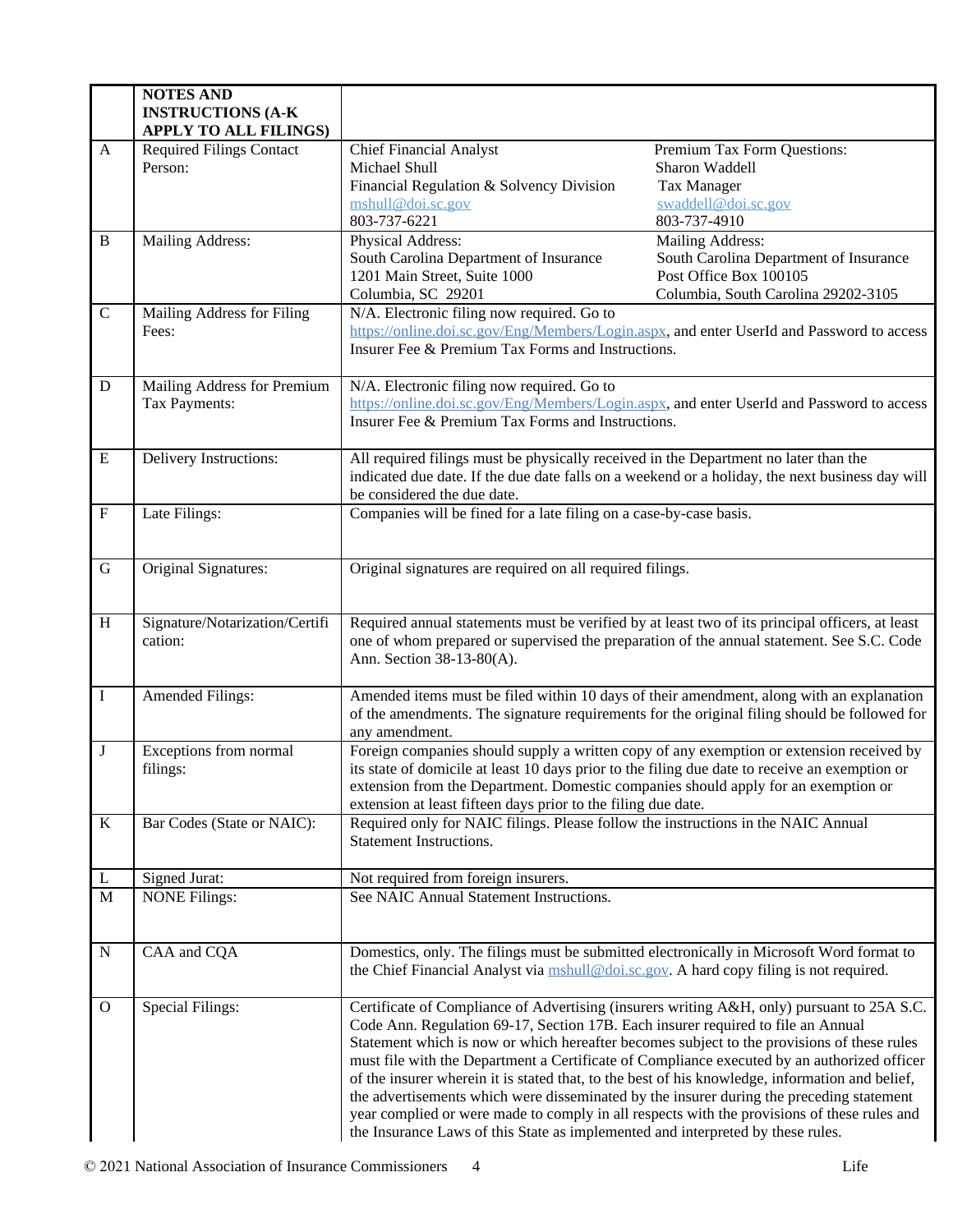|                |                                                                                | The SCDOI has prepared a sample template that may be utilized for completion of this<br>certification. You may find it online at the following:<br>https://doi.sc.gov/DocumentCenter/View/13307/Certificate-of-Compliance-of-Advertisng-<br>Template-FINAL. The certification may be submitted electronically to<br>MarketReg@doi.sc.gov.                                                                                                                                                                                                                                                                                                                                                                    |
|----------------|--------------------------------------------------------------------------------|--------------------------------------------------------------------------------------------------------------------------------------------------------------------------------------------------------------------------------------------------------------------------------------------------------------------------------------------------------------------------------------------------------------------------------------------------------------------------------------------------------------------------------------------------------------------------------------------------------------------------------------------------------------------------------------------------------------|
| $\mathbf P$    | Insurer Fee & Premium Tax<br>Forms and Instructions:                           | Electronic filing now required. Go to https://online.doi.sc.gov/Eng/Members/Login.aspx,<br>and enter UserId and Password to access Insurer Fee & Premium Tax Forms and<br>Instructions. Questions: Sharon Waddell, Tax Manager, swaddell@doi.sc.gov or 803-737-<br>4910.                                                                                                                                                                                                                                                                                                                                                                                                                                     |
| Q              | SC Health Ins. Pool<br><b>Assessment Base Reporting</b><br>Form:               | Please submit an ORIGINAL signed form to the address at the top of the form and NOT to<br>the South Carolina Department of Insurance. Please send via regular mail or an email signed<br>pdf copy to Cynthia Matlack.<br>Submit by MARCH 1, 2022, to:<br>Cynthia Matlack, AX-555<br><b>BlueCross BlueShield of SC</b><br>I-20 at Alpine Road<br>Columbia, SC 29219<br>Tel (803) 264-2717<br>E-mail cynthia.matlack@bcbssc.com<br>https://doi.sc.gov/DocumentCenter/View/13671/SCHIP-2022?bidId=                                                                                                                                                                                                              |
| ${\bf R}$      | Filing Fees:                                                                   | Electronic filing now required. Go to https://online.doi.sc.gov/Eng/Members/Login.aspx,<br>and enter UserId and Password to access Insurer Fee & Premium Tax Forms and<br>Instructions. Questions: Sharon Waddell, Tax Manager, swaddell@doi.sc.gov or 803-737-<br>4910.                                                                                                                                                                                                                                                                                                                                                                                                                                     |
| $\overline{S}$ | <b>Actuarial Opinion Summary:</b>                                              | In addition to Statements of Actuarial Opinion filed with annual financial statements on or<br>before March 1 the Actuarial Opinion Summary (AOS) is required by March 15. The AOS<br>will be maintained as confidential by the Department pursuant to S.C. Code Ann. Section<br>38-13-160 (2002).<br>The AOS must be prepared as prescribed by the instructions including but not limited to:<br>• the actuary's range of reasonable estimates and/or point estimates for loss and loss<br>adjustment expense reserves<br>• the difference between the insurer's carried reserves and the point estimate and/or range of<br>reasonable estimates<br>• an explanation of any exceptional adverse development |
| T              | Accountants Letter of<br>Qualifications:                                       | See Section 12 of Regulation 69-70 - Annual Audited Financial Reporting Regulation<br>which can be accessed under "Attachments to State Filing Checklists."                                                                                                                                                                                                                                                                                                                                                                                                                                                                                                                                                  |
| $\overline{U}$ | <b>Audited Financial Reports:</b>                                              | See Section 4 of Regulation 69-70 - Annual Audited Financial Reporting Regulation which<br>can be accessed under "Attachments to State Filing Checklists."                                                                                                                                                                                                                                                                                                                                                                                                                                                                                                                                                   |
| $\mathbf V$    | Audited Financial Reports -<br><b>Exemptions Affidavit:</b>                    | See Section 17 of Regulation 69-70 - Annual Audited Financial Reporting Regulation<br>which can be accessed under "Attachments to State Filing Checklists."<br>Insurer must file (i.e., it is not automatically exempt) either: Premium and Policyholders or<br>Certificateholders Exemption Affidavit or Financial or Organizational Hardship Exemption<br>Affidavit which can be accessed under "Attachments to State Filing Checklists."                                                                                                                                                                                                                                                                  |
| W              | Communication of Internal<br><b>Control Related Matters</b><br>Noted in Audit: | See Section 11 of Regulation 69-70 - Annual Audited Financial Reporting Regulation<br>which can be accessed under "Attachments to State Filing Checklists."                                                                                                                                                                                                                                                                                                                                                                                                                                                                                                                                                  |
| $\mathbf X$    | Independent CPA:<br>Designation/Change/<br>Qualifications:                     | See Sections 6 and 7 of Regulation 69-70 – Annual Audited Financial Reporting Regulation<br>which can be accessed under "Attachments to State Filing Checklists."                                                                                                                                                                                                                                                                                                                                                                                                                                                                                                                                            |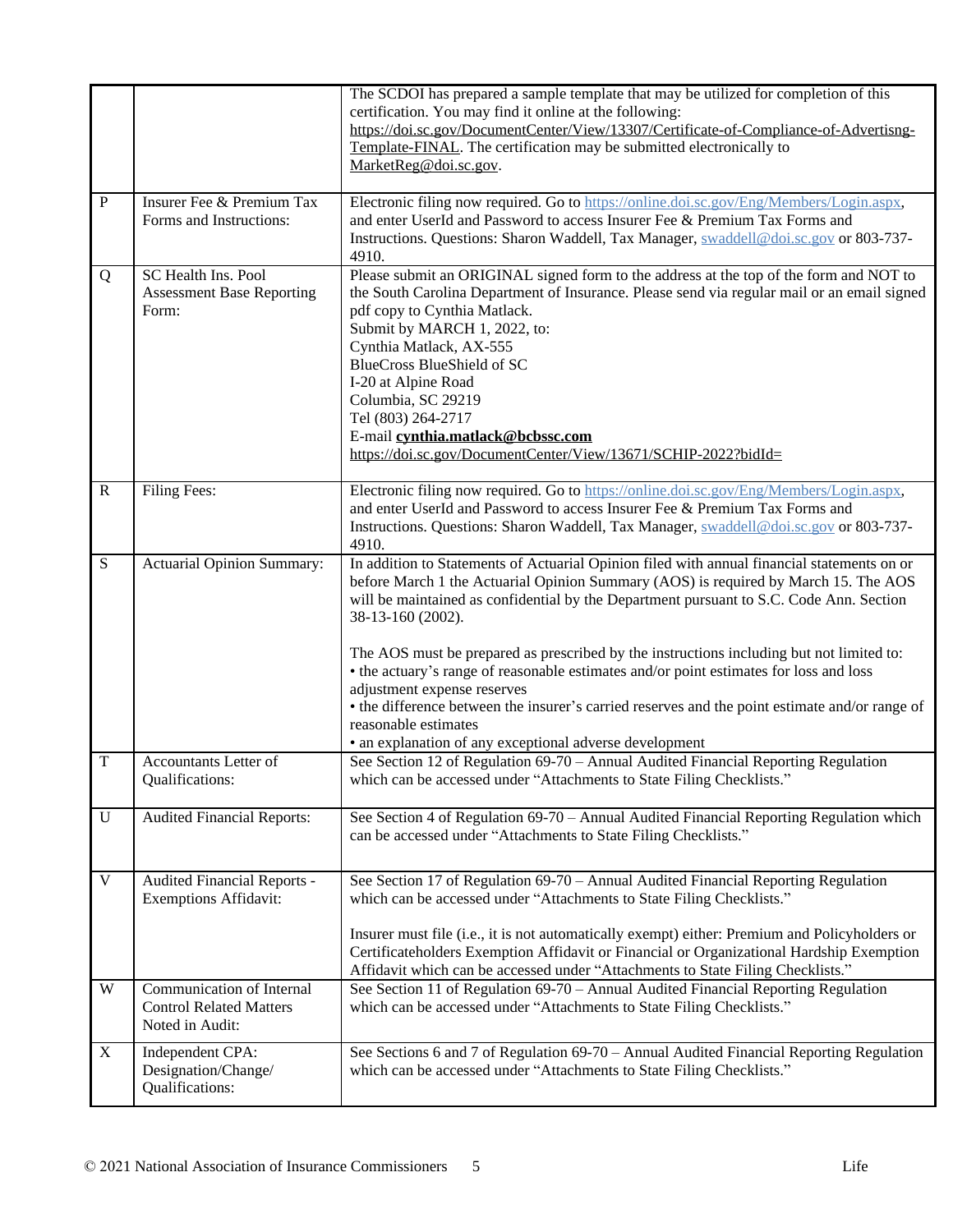| $\overline{Y}$ | Management's Report of<br><b>Internal Control Over</b><br>Financial Reporting:                    | See Section 16 of Regulation 69-70 – Annual Audited Financial Reporting Regulation<br>which can be accessed under "Attachments to State Filing Checklists."                                                                                                                                                                                                                                                                                                                                                                                                                                                                                                                                                                                                                                    |
|----------------|---------------------------------------------------------------------------------------------------|------------------------------------------------------------------------------------------------------------------------------------------------------------------------------------------------------------------------------------------------------------------------------------------------------------------------------------------------------------------------------------------------------------------------------------------------------------------------------------------------------------------------------------------------------------------------------------------------------------------------------------------------------------------------------------------------------------------------------------------------------------------------------------------------|
| Z              | Notification of Adverse<br><b>Financial Condition:</b>                                            | See Section 10 of Regulation 69-70 - Annual Audited Financial Reporting Regulation<br>which can be accessed under "Attachments to State Filing Checklists."                                                                                                                                                                                                                                                                                                                                                                                                                                                                                                                                                                                                                                    |
| AA             | Request for Exemption to<br>File:                                                                 | See V. above.                                                                                                                                                                                                                                                                                                                                                                                                                                                                                                                                                                                                                                                                                                                                                                                  |
| BB             | Relief from the five-year<br>rotation requirement for lead<br>audit partner                       | South Carolina only requires this report if a company has requested relief from its<br>domiciliary state and does not intend to file its request electronically with the NAIC.<br>For further guidance see Sections 7D & 7E of Regulation $69-70$ – Annual Audited Financial<br>Reporting Regulation which can be accessed under "Attachments to State Filing Checklist"<br>located on the Company Information Page of the SC Department of Insurance website.                                                                                                                                                                                                                                                                                                                                 |
| DD             | Relief from the one-year<br>cooling off period for<br>independent CPA                             | South Carolina only requires this report if a company has requested relief from its<br>domiciliary state and does not intend to file its request electronically with the NAIC.<br>For further guidance see Sections 7N & 7O of Regulation $69-70$ – Annual Audited Financial<br>Reporting Regulation which can be accessed under "Attachments to State Filing Checklist"<br>located on the Company Information Page of the SC Department of Insurance website.                                                                                                                                                                                                                                                                                                                                 |
| DD             | Relief from the Requirements<br>for Audit Committees                                              | South Carolina only requires this report if a company has requested relief from its<br>domiciliary state and does not intend to file its request electronically with the NAIC.<br>See Section 14(A) of Regulation 69-70 – Annual Audited Financial Reporting Regulation<br>which can be accessed under "Attachments to State Filing Checklists" located on the<br>Company Information Page of the SC Department of Insurance website.                                                                                                                                                                                                                                                                                                                                                          |
| $\rm{EE}$      | RAAIS required by Actuarial<br>Opinion and Memorandum<br>Regulation (Model 822),<br>Section 7A(5) | This form is required for both domestic and foreign companies and should be sent<br>electronically to Andy Dvorine at ADvorine@doi.sc.gov.                                                                                                                                                                                                                                                                                                                                                                                                                                                                                                                                                                                                                                                     |
| FF             | <b>Information Security</b><br>Program, Compliance                                                | Pursuant to S.C. Code Ann. Section 38-99-20, Annually, each insurer domiciled in this State<br>shall submit to the director, a written statement by February fifteenth, certifying that the<br>insurer is in compliance with the requirements set forth in this section. Each insurer shall<br>maintain for examination by the department all records, schedules, and data supporting this<br>certificate for a period of five years. To the extent an insurer has identified areas, systems,<br>or processes that require material improvement, updating or redesign, the insurer shall<br>document the identification and the remedial efforts planned and underway to address such<br>areas, systems, or processes. Such documentation must be available for inspection by the<br>director. |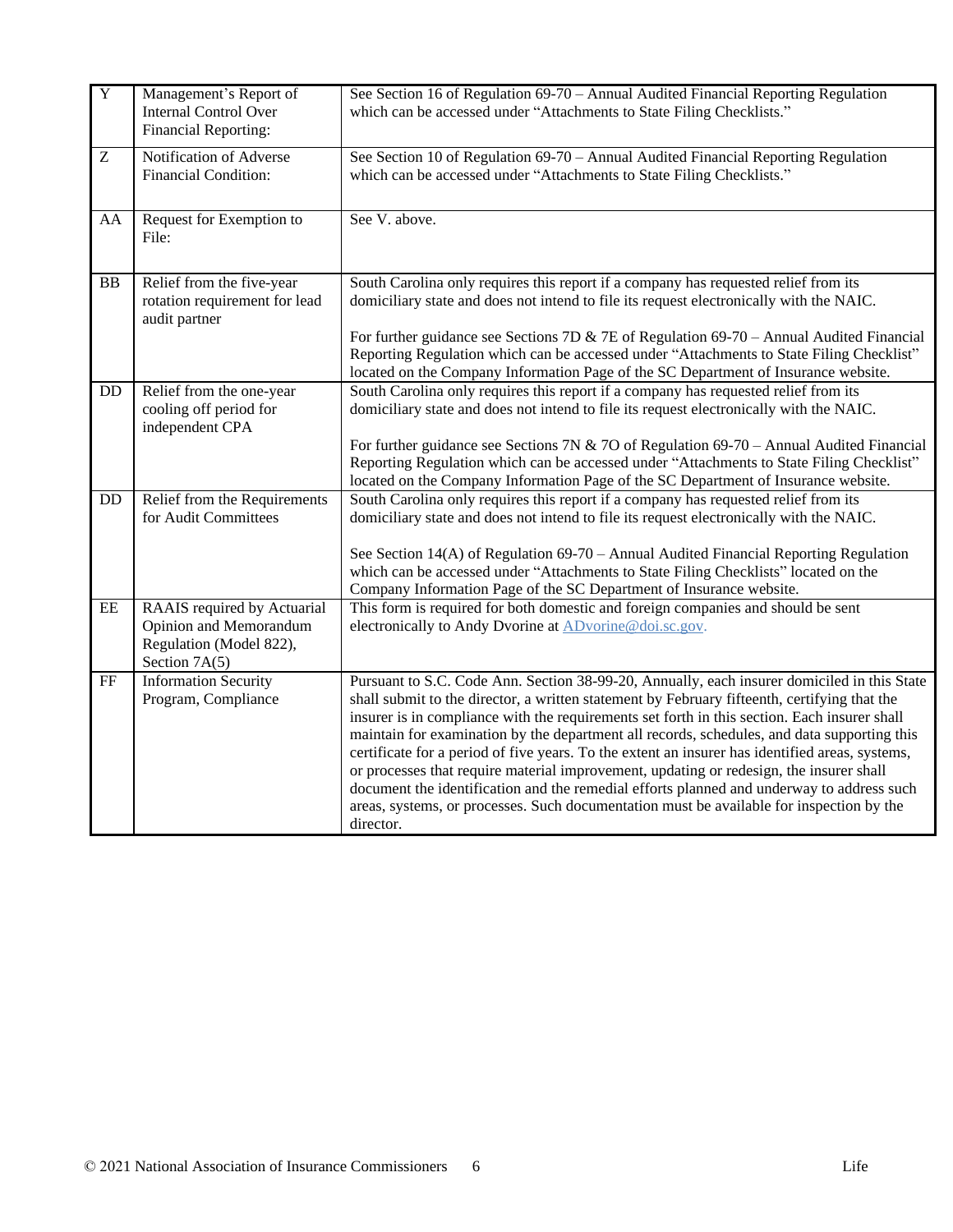#### **General Instructions For Companies to Use Checklist**

Please Note: This state's instructions for companies to file with the NAIC are included in this Checklist. The **NAIC will not be sending their own checklist this year.**

## **Electronic filing is intended to be filing(s) submitted to the NAIC via the NAIC Internet Filing Site which eliminates the need for a company to submit diskettes or CD-ROM to the NAIC. Companies are not required to file hard copy filings with the NAIC.**

#### **Column (1) Checklist**

Companies may use the checklist to submit to a state, if the state requests it. Companies should copy the checklist and place an "x" in this column when submitting information to the state.

#### **Column (2) Line #**

Line # refers to a standard filing number used for easy reference. This line number may change from year to year.

#### **Column (3) Required Filings**

Name of item or form to be filed.

The *Annual Statement Electronic Filing* includes the annual statement data and all supplements due March 1, per the *Annual Statement Instructions.* This includes all detail investment schedules and other supplements for which the *Annual Statement Instructions exempt* printed detail.

The *March.PDF Filing* is the .pdf file for annual statement data, detail for investment schedules and supplements due March 1.

The *Risk-Based Capital Electronic Filing* includes all risk-based capital data.

The *Risk-Based Capital.PDF Filing* is the .pdf file for risk-based capital data.

The *Separate Accounts Electronic Filing* includes the separate accounts annual statement and investment schedule detail.

The *Separate Accounts.PDF Filing* is the .pdf file for the separate accounts annual statement and all investment schedule detail.

The *Supplemental Electronic Filing* includes all supplements due April 1, per the *Annual Statement Instructions.*

The *Supplement.PDF Filing* is the .pdf file for all supplemental schedules and exhibits due April 1.

The *Quarterly Electronic Filing* includes the quarterly statement data.

The *Quarterly.PDF Filing* is the .pdf for quarterly statement data.

The *June.PDF Filing* is the .pdf file for the Audited Financial Statements and Accountants Letter of Qualifications.

## **Column (4) Number of Copies**

Indicates the number of copies that each foreign or domestic company is required to file for each type of form. The Blanks (EX) Task Force modified the 1999 *Annual Statement Instructions* to waive paper filings of certain NAIC supplements and certain investment schedule detail, if such investment schedule data is available to the states via the NAIC database. The checklists reflect this action taken by the Blanks (EX) Task Force. XXX appears in the "Number of Copies" "Foreign" column for the appropriate schedules and exhibits. **Some states have chosen to waive printed quarterly and annual** statements from their foreign insurers and to rely upon the NAIC database for these filings. This waiver could include supplemental annual statement filings. The XXX in this column might signify that the state has waived the paper filing of **the annual statement and all supplements.**